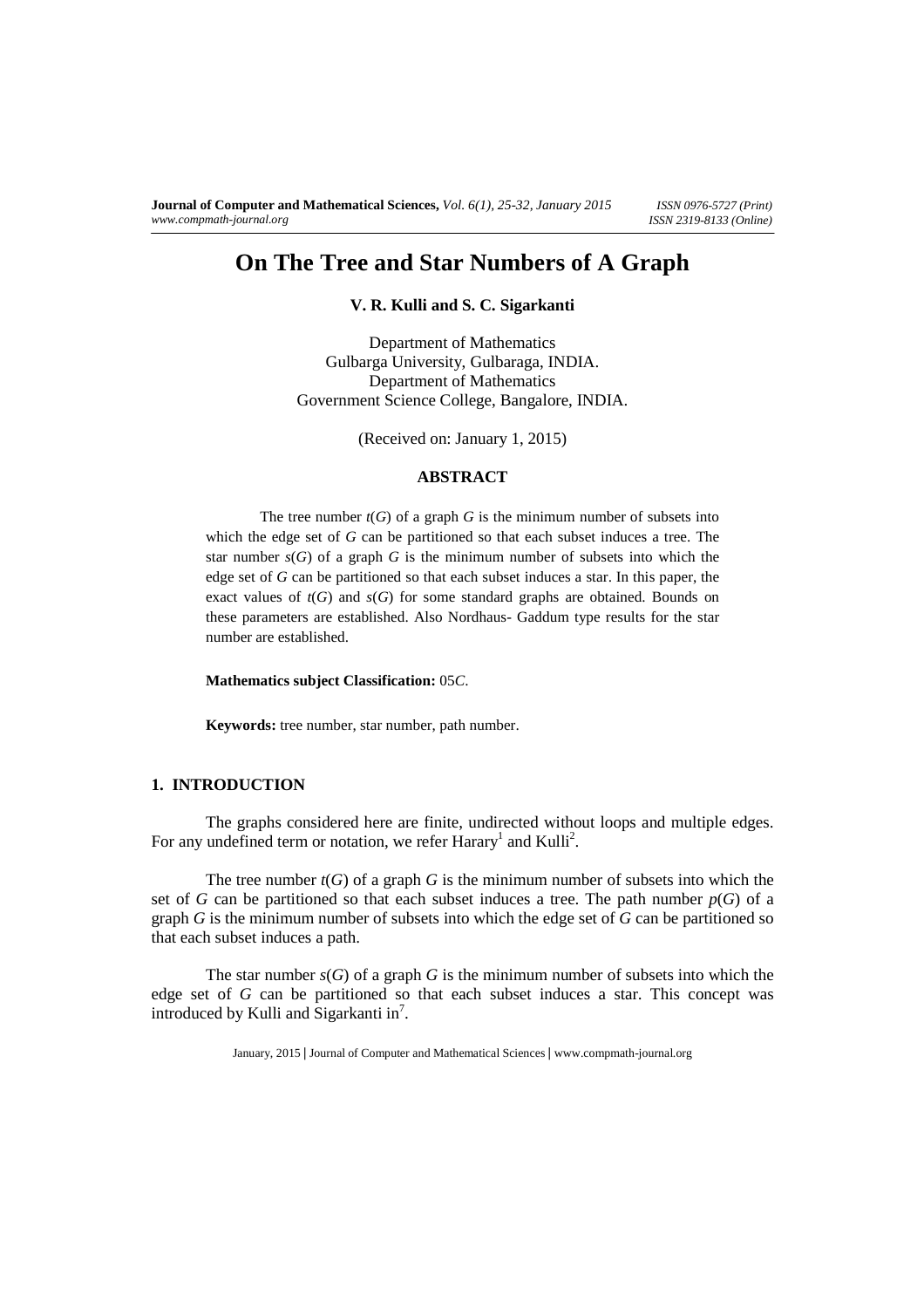26 V. R. Kulli, *et al.,* J. Comp. & Math. Sci. Vol.6 (1), 25-32 (2015)

#### **2. TREE NUMBER**

**Proposition 1.** For a forest *G* with *n* components and without isolated vertices,  $t(G) = n$ .

**Proposition 2.** For an unicycle graph  $G$ ,  $t(G) = 2$ .

As an immediate consequence of Proposition 2, we have the following result.

**Corollary 3.** If *G* is a graph with at least one cycle, then  $2 \le t(G)$ .

**Proposition 4.** For a wheel  $W_p$  with  $p \leq 4$  vertices,  $t(W_p) = 2$ .

**Proof:** By Corollary 3, we have  $2 \le t(W_p)$ . (1)

Let  $v_1$ ,  $v_2$ , ...,  $v_p$  be the vertices of  $W_p$  such that deg  $v_p = p - 1$  and deg  $v_i = 3$ ,  $i = 1, 2, \ldots, p - 1$ . Let  $c_i = v_i v_{i+1}, i=1, 2, ..., p-2$  and  $c_{p-1} = v_{p-1} v_1$  and  $e_i = v_p v_i, i=1, 2, ..., p-1$ . Let  $E_1 = \{e_1, e_2, \ldots, e_{p-2}, c_{p-2}\}\$ and  $E_2 = \{c_1, c_2, \ldots, c_{p-3}, c_{p-1}, e_{p-1}\}.$ 

The induced subgraphs  $E_1$  and  $E_2$  are trees. Thus by (1), it follows that  $t(W_p) = 2$ .

The following result is established in $^{10}$ .

**Proposition A<sup>10</sup>**. For a complete graph  $K_p$  with *p* vertices,  $p(K_p) = \left| \frac{p}{2} \right|$ .  $p(K_p) = \left(\frac{p}{2}\right)$ 

**Proposition 5.** For a path  $P_p$  with *p* vertices,  $t\left(\overline{P_p}\right) = \left|\frac{n}{2}\right| - 1$ .  $t\left(\overline{P_p}\right) = \left(\frac{n}{2}\right) -$ 

where  $P_p$  is the complement of  $P_p$ .

**Poof:** Let  $F = \{F_1, F_2, \dots, F_m\}$  be a path partition of  $K_p$ . Then by Proposition A,  $(K_p) = \left| \frac{p}{2} \right|.$  $E = p(K_p) = \left| \frac{p}{2} \right|$ . Let  $P_p = F_i$  for some *i*. Then  $F' = \{F_1, F_2, ..., F_{i+1}, ..., F_m\}$  is a minimum tree partition of  $\overline{P}_p$ .

Thus  $t(P_p) = |F'| = |F| - 1 = \left|\frac{P}{2}\right| - 1.$  $\left|\frac{p}{2}\right|$  –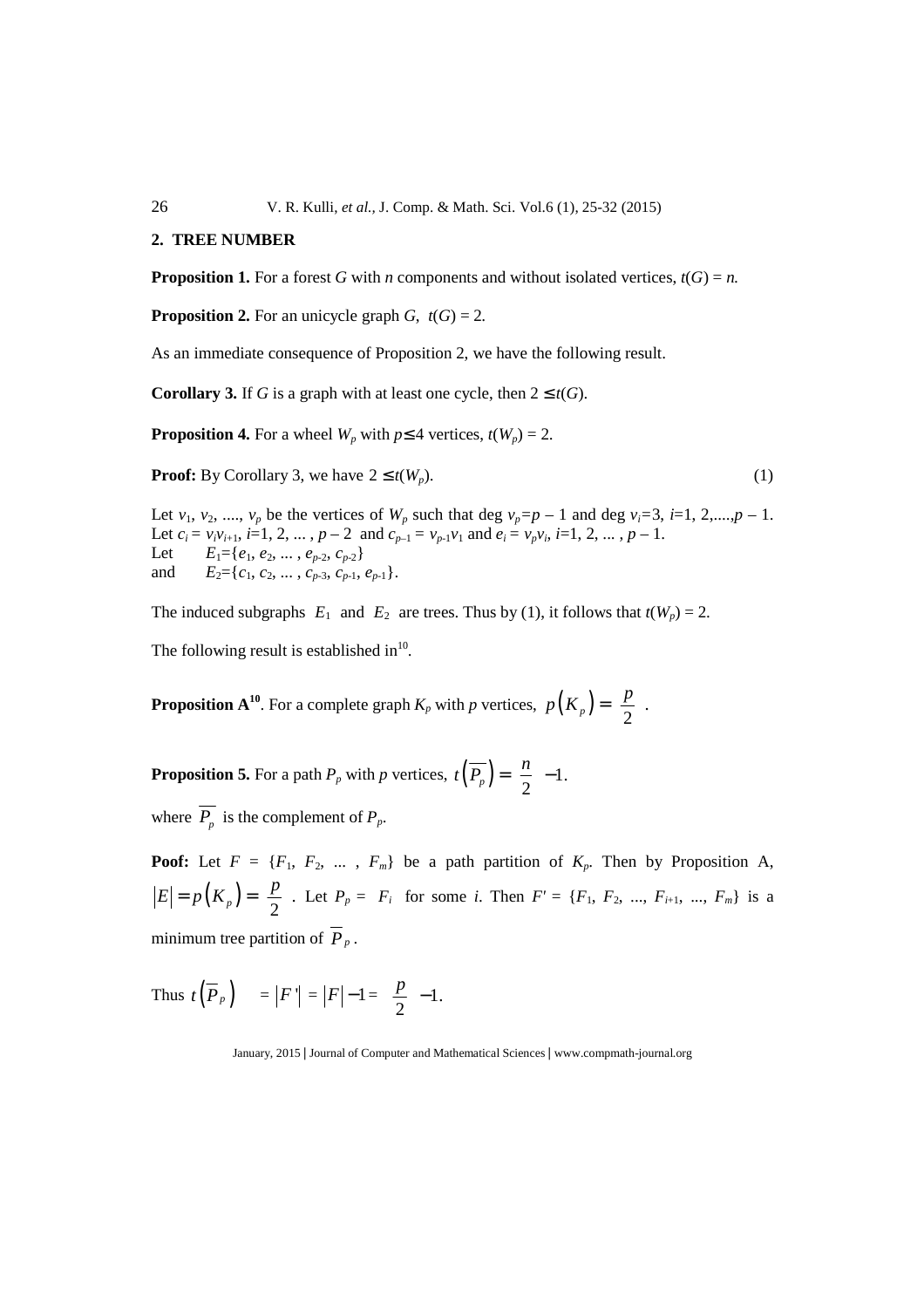We now establish an upper bound on *t*(*G*).

**Theorem 6.** For a  $(p, q)$  graph  $G$ ,  $t(G) \leq q - p + 2$ . and this bound is sharp.

**Proof:** Let *G* be a  $(p, q)$  graph. Let T be a spanning tree of G. Let  $e_1, e_2, \ldots, e_{q-(p-1)}$  be the edges of *G* not belonging in  $E(T)$ . Thus  $F = \{e_1, e_2, ..., e_{q-p+1}, E(T)\}$  is a tree partition of *G*. Hence  $t(G) \leq |F| = q - p + 2$ .

 This bound is sharp as can be seen with trees and unicyclic graphs achieving this bound.

The following result involving the chromatic number  $\chi(G)$  gives a lower bound for *t*(*G*).

**Theorem 7.** For any graph *G*,  $\frac{\chi(G)}{2} \leq t(G)$ . *G*  $\frac{\chi(G)}{g} \leq t(G)$ 

**Proof:** Let  $F = \{T_1, T_2, \ldots, T_n\}$  be a minimum tree partition of *G*. Then  $t(G) = |F| = n$ . Since the chromatic number of each  $T_i$  ( $1 \le i \le n$ ) is two, so that

$$
\chi(G) = \sum_{i=1}^{n} \chi(T_i) = \sum_{i=1}^{n} 2 = 2n.
$$
\nFrom (1) and (2), we have

\n
$$
\frac{\chi(G)}{2} \le t(G).
$$
\n(2)

 In the next result, we show that the tree number can be increased by removal of edges.

**Theorem 8.** If *e* is a bridge of *G* and  $G - e$  contains no isolated vertices, then  $t(G - e) = t(G) + 1.$ 

**Proof:** Let  $F = \{T_1, T_2, ..., T_n\}$  be a tree partition of *G*. Then  $t(G) = n$ . Let  $e \in T_i$  be a bridge of G. Then  $e$  is not an end edge of the induced subgraph  $T_i$ . Let  $e' \in T_i$ +1 be an edge adjacent to *e*. Then  $F' = \{T_1, T_2, \ldots, T_i \cup T_{i+1}, T_{i+2}, \ldots, T_n\}$ is a tree partition of *G*, which is a contradiction. Thus

$$
F'' = \left\{T_1, T_2, ..., T_{i_1}, T_{i_2}, T_{i+1}, ..., T_n\right\}
$$

is a minimum tree partition of  $G - e$ , where  $T_{i_1} \cup T_{i_2} \cup \{e\} = T_i$ . Therefore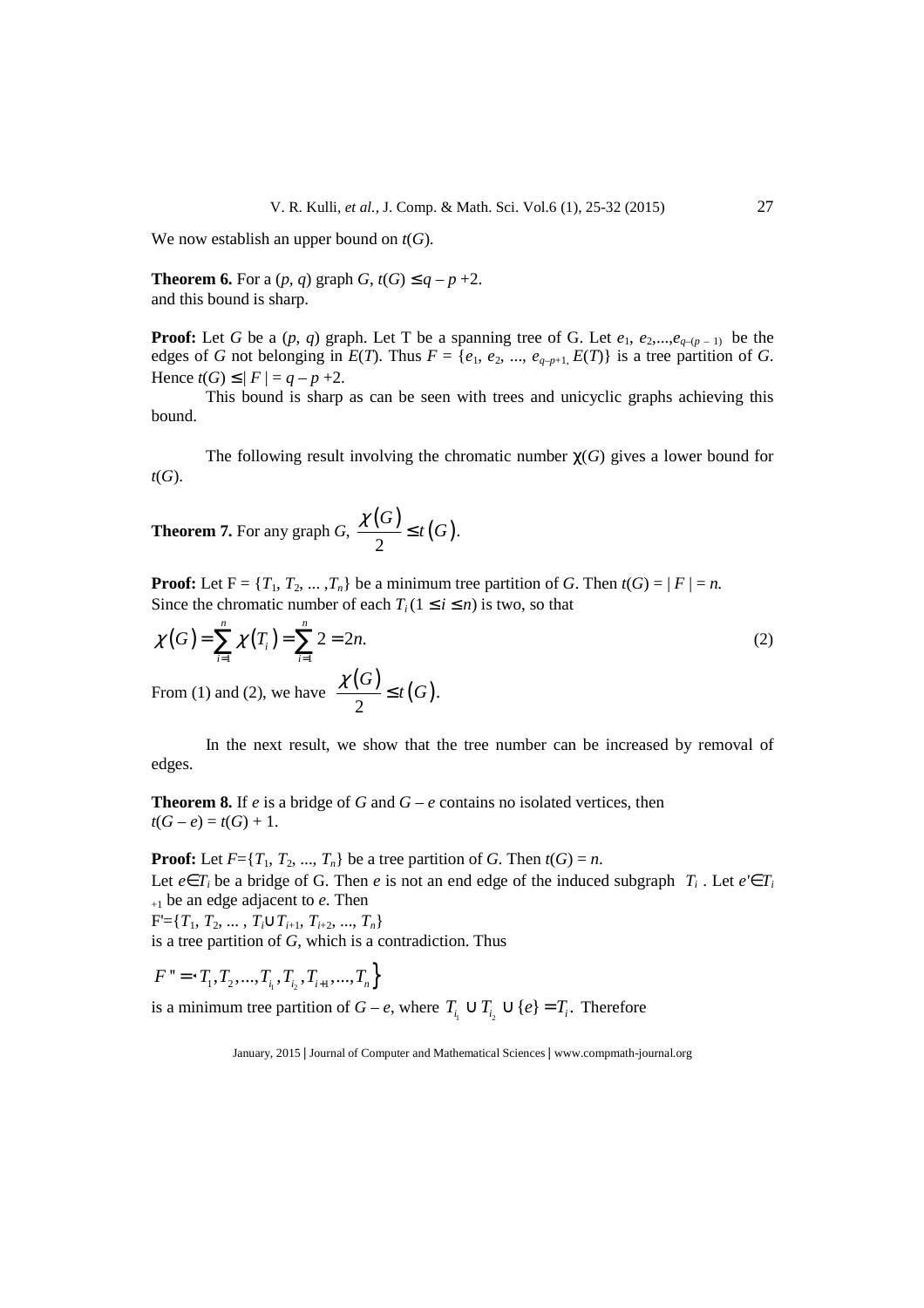28 V. R. Kulli, *et al.,* J. Comp. & Math. Sci. Vol.6 (1), 25-32 (2015)

$$
t(G-e) = |Fn|
$$
  
= n + 1  
= t(G) + 1.

## **3. STAR NUMBER**

We obtain the exact values of star numbers for some standard graphs.

**Proposition 9.** For a nontrivial path  $P_p$  with  $p$  vertices,

$$
s(P_p) = \left\lfloor \frac{p}{2} \right\rfloor.
$$

**Proof:** Clearly each pair of adjacent edges in  $P_p$  induces a star. We consider two cases. **Case 1.** Suppose *p* is odd. Then there are  $\frac{p-1}{2}$ 2  $\frac{p-1}{2}$  pairs of adjacent edges in  $P_p$ . Then

$$
s(P_p) = \frac{p-1}{2} = \left\lfloor \frac{p}{2} \right\rfloor.
$$

**Case 2.** Suppose *p* is even. Then there are  $\frac{p-2}{2}$ 2  $\frac{p-2}{q}$  pairs of adjacent edges and a single edge also induces a star. Then

$$
s(P_p) = \frac{p-2}{2} + 1 = \frac{p}{2}.
$$

Thus in each case,

$$
s(P_p) = \left\lfloor \frac{p}{2} \right\rfloor.
$$

**Proposition 10.** For a cycle  $C_p$  with  $p \ge 3$  vertices,

$$
s(C_p) = \left\lceil \frac{p}{2} \right\rceil.
$$

**Proposition 11.** For a complete bipartite graph  $K_{m,n}$   $1 \leq m \leq n$ ,  $s(K_{m,n}) = m$ .

**Proof :** Le  $V=V_1 \cup V_2$  be the vertex set of  $K_{m,n}$  such that  $|V_1|=m$ ,  $|V_2|=n$ ,  $1 \le m \le n$ . The edges incident to each vertex of  $V_1$  induces a star. Thus since  $m \le n$ ,  $S(K_{mn}) = m$ .

**Proposition 12.** For a complete graph  $K_p$  with  $p \ge 2$  vertices,  $s(K_p) = p - 1$ .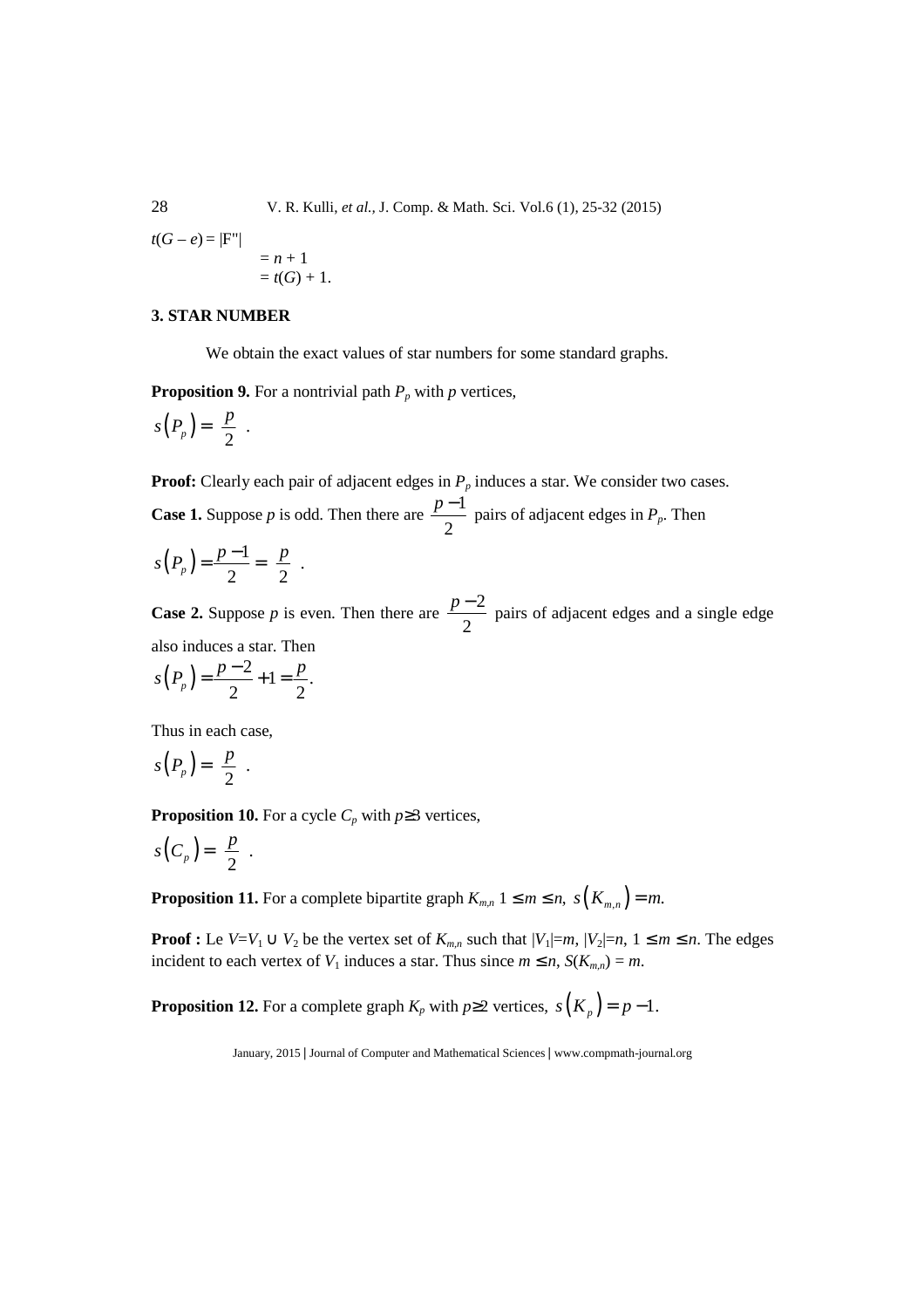**Proof:** The result can be verified for *p*≥3.

Assume the result is true for all complete graphs with  $n > 3$  vertices. Let  $V_n = \{v_1, v_2, v_3, v_4, v_5, v_6, v_7, v_8, v_9, v_{10}\}$  $\ldots$ ,  $v_n$  and  $V_{n+1} = \{v_1, v_2, \ldots, v_{n+1}\}$  be the vertex sets of  $K_n$  and  $K_{n+1}$  respectively. Let  $S = \{S_1, S_2, \ldots, S_n\}$  $S_2$ , ...,  $S_{n-1}$ } be the minimum star partition of  $K_n$ . Let  $S_n$  be the set of edges incident to  $v_{n+1}$ . Then  $S_n = K_{1,n}$  is a star. Thus  $S' = \{S_1, S_2, \ldots, S_{n-1}, S_n\}$  is the minimum star partition of  $K_{n+1}$ . Thus.

 $s(K_{n+1})=|S|=n$ . Hence the result is true for  $p=n+1$ . Thus for  $K_p$  with *p* vertices,  $s(K_p)=p-1$ .

**Theorem 13.** For any subgraph H of a graph  $G$ ,  $s(H) \leq s(G)$ .

**Proof:** Let  $S = \{S_1, S_2, \ldots, S_n\}$  be a minimum star partition of *G*. Then  $\{S'_1, S'_2, \ldots, S'_m\}$ , where  $S'$ <sup>*i*</sup>  $\subseteq$  *S'*<sup>*i*</sup>,  $1 \le m \le n$ , is a minimum star partition of H. Thus  $|S'| \le |S|$ . Hence *s*(*H*)  $\le$  *s*(*G*).

We now establish a lower bound on *s*(*G*).

**Theorem 14.** For any graph G,  $\frac{diam(G)}{2} \leq s(G)$ . *diam G* ≤ *s G*

**Proof:** Let *P* be a path with diam  $(G) + 1$  vertices. By Proposition 9 and Theorem 13, it follows that

$$
\frac{diam(G)}{2} \leq s(G).
$$

We establish another lower bound for regular graphs on *s*(*G*).

**Theorem 15.** If *G* is an r-regular graph with  $p \ge 2$  vertices, then  $\frac{p}{2} \le s(G)$ .  $\frac{p}{s} \leq s(G)$ 

**Proof:** Let  $s(G)=n$ . Each subset in a star partition of G induces a star with at most r edges. Therefore

 $nr \geq q$ . (1) Since *G* is *r*-regular, it follows that

$$
q = \frac{pr}{2}.\tag{2}
$$

From (1) and (2), we get  $n \geq \frac{P}{2}$ . 2  $p \geq \frac{p}{2}$ 

 $s(G) \geq \frac{p}{2}$ .

Hence  $s(G) \geq \frac{p}{2}$ .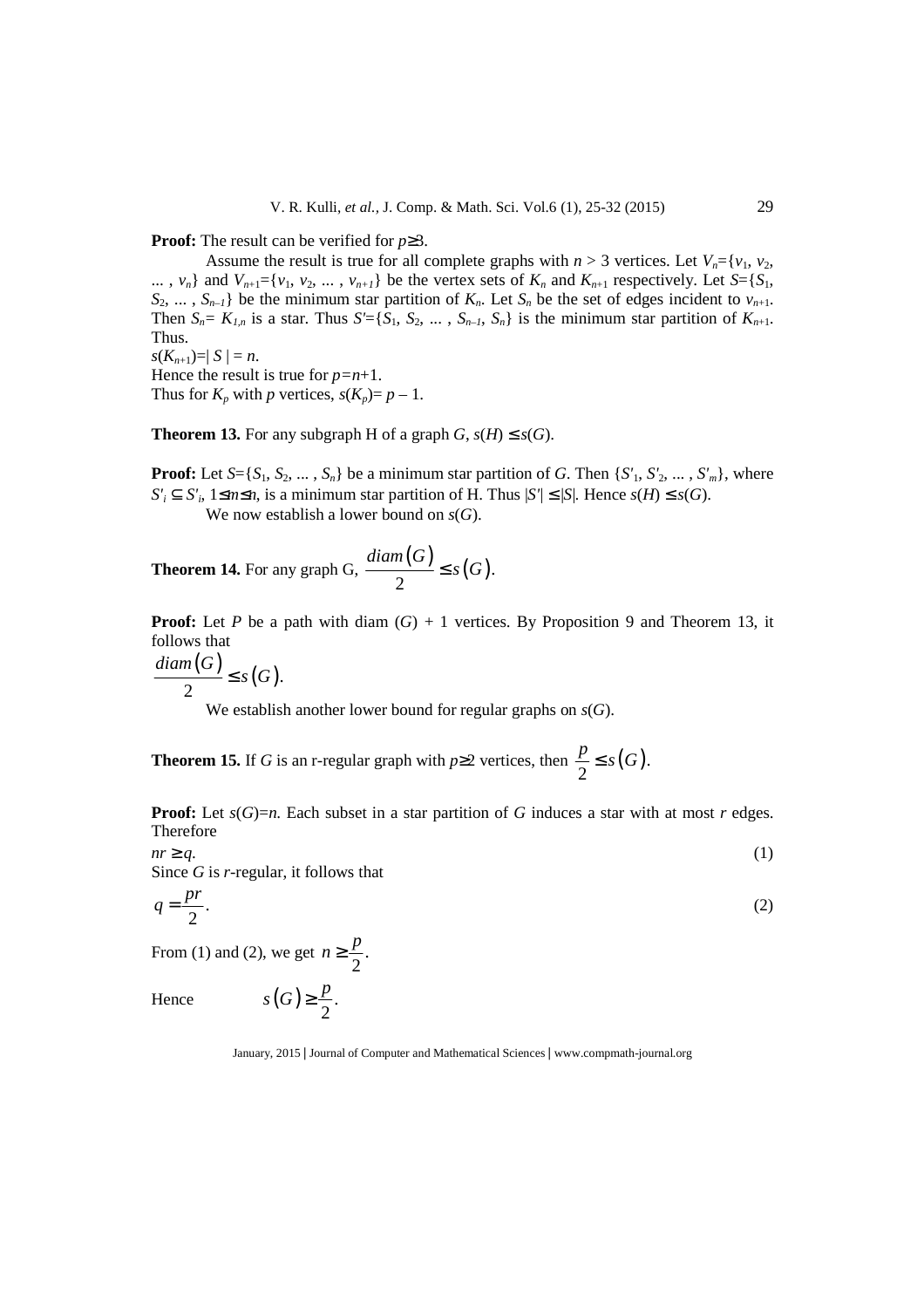Let *w*(*G*) be the clique number of *G*. We obtain a lower bound for *s*(*G*).

**Theorem 16.** For any graph  $G$ ,  $w(G) - 1 \leq s(G)$ .

**Proof:** Let *H* be a maximum order of a complete subgraph of *G*. Then by Proposition 12, we have  $s(H) = w(G) - 1.$ By Theorem 13, we have  $s(H)$  ≤  $s(G)$ . Therefore  $w(G) - 1 \leq s(G)$ .

The independence number  $\beta_0(G)$  of *G* is the maximum cardinality of an independent set of vertices. The vertex covering number  $\alpha_0(G)$  of *G* is the minimum number of vertices in a vertex cover.

Now we obtain some upper bounds for *s*(*G*).

**Theorem 17.** For any graph *G*, i)  $s(G) \leq p - \beta_0(G)$ .

ii)  $s(G) \leq \alpha_0(G)$ .

**Proof:** Let *D* be an independent set in *G* such that  $|D| = \beta_0(G)$ . Suppose for each vertex  $v$  in  $V-D$ , there is a star with  $v$  as a cut vertex. Then there exist at most  $|V - D|$  stars. Hence  $s(G)$  ≤ |*V* − *D*|.

Thus  $s(G) \leq p - \beta_0(G)$ . Since  $\alpha_0(G) + \beta_0(G)=p$ , it follows that  $s(G) \leq \alpha_0(G)$ .

Nordhaus-Gaddum type results were obtained for several parameters for example<sup>3, 4,</sup> 5, 6, 8, 9 .

We now establish Nordhaus- Gaddum type results.

**Theorem 18.** For any graph *G*,

 $w(G) + \beta_0(G) - 2 \leq s(G) + s(\overline{G})$  $\leq 2p - (\beta_0(G) + w(G))$ 

and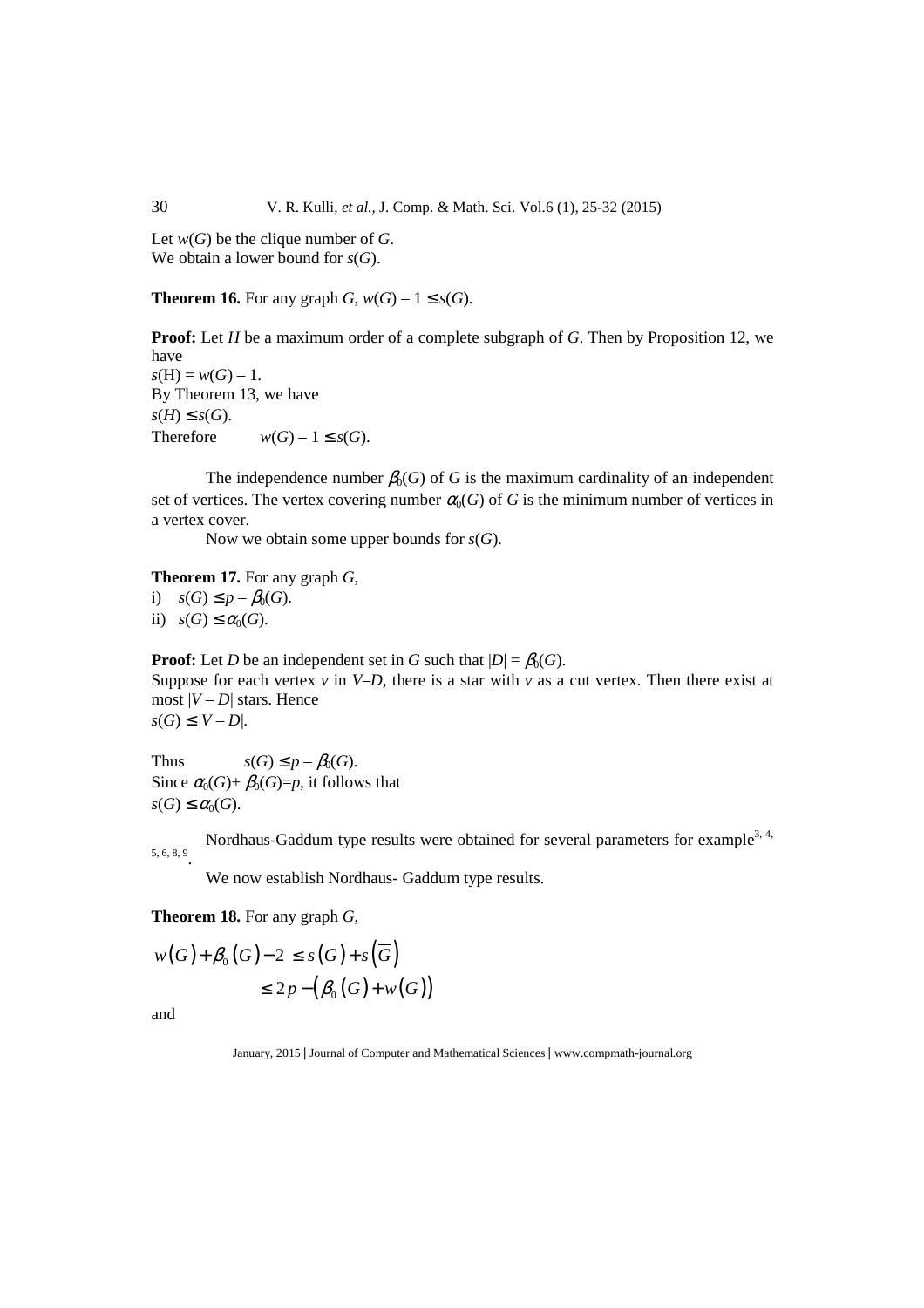V. R. Kulli, *et al.,* J. Comp. & Math. Sci. Vol.6 (1), 25-32 (2015) 31

$$
\begin{aligned} \big(w(G)-1\big)\big(\beta_0(G)-1\big)&\leq s(G)s\big(\overline{G}\big) \\ &\leq \Big(p-\beta_0\big(\overline{G}\big)\Big)\big(p-w(G)\big). \end{aligned}
$$

**Proof:** By Theorem 16, we have  $w(G) - 1 \leq s(G).$  (1)

Let  $\overline{G}$  be the complement of *G*. From (1), we have  $w(\overline{G})-1 \leq s(\overline{G}).$ 

Since 
$$
w(\overline{G}) = \beta_0(G)
$$
, it follows that  
\n $w(\overline{G}) - 1 \le s(\overline{G})$ . (2)

By Theorem 17. we have  $s(G) \leq p - \beta_0(G).$  (3) Then  $s(\overline{G}) \leq p - \beta_0(\overline{G}).$ 

Thus 
$$
s(\overline{G}) \le p - w(G)
$$
.  
Form (1), (2), (3) and (4), the result follows.

**Theorem 19.** For connected graphs *G* and  $\overline{G}$ ,  $s(G)+s(\overline{G})\leq p(p-3).$ 

Furthermore, the equality holds if only if *G*=*P4*.

**Proof:** By Theorem 17(ii),  $s(G) \leq \alpha_0(G)$ . Since both *G* and  $\overline{G}$  are connected,  $\Delta(G)$ ,  $\Delta(\overline{G}) < p-$ 1. This implies that  $\beta_0(G)$ ,  $\beta_0(G) \geq 2$ . Thus  $s(G) \leq p - 2 = 2(p-1) - p = 2q - p$ . Similarly  $s(\overline{G}) \leq 2q - p$ . Hence  $s(G) + s(\overline{G}) \leq 2(q + q) - 2p = p(p-1) - 2p = p(p-3)$ .

Suppose the equality holds. Thus it follows that  $s(G) = 2q - p$  and  $s(\overline{G}) = 2\overline{q} - p$ . This implies that  $q, \overline{q} < p$ . Thus both *G* and  $\overline{G}$  are trees. Thus  $G = P_4$ .

## **REFERENCES**

1. F. Harary, *Graph Theory*, Addison Wesley Reading Mass. (1969).